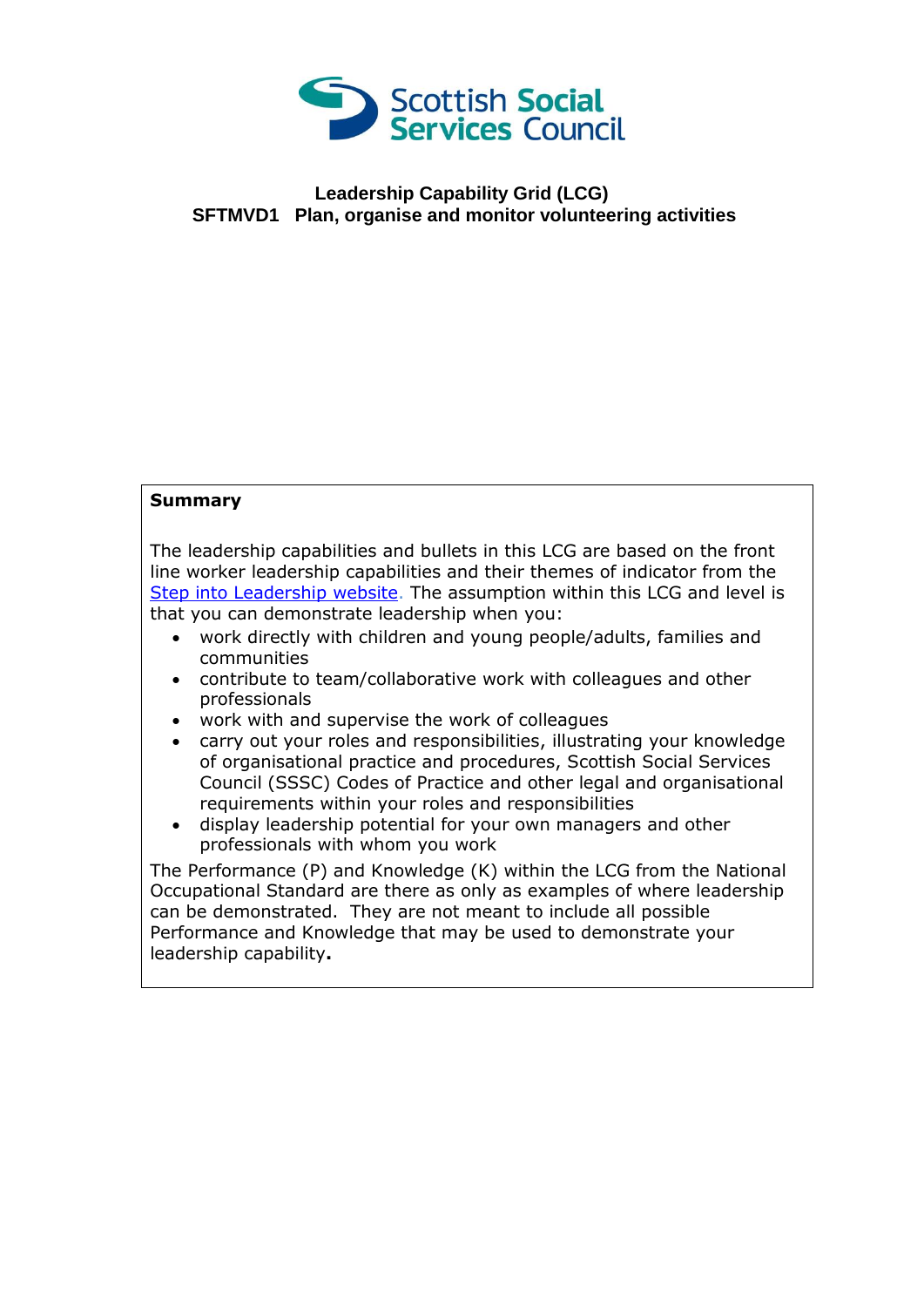

## **Leadership Capability Grid (LCG) SFTMVD1 Plan, organise and monitor volunteering activities**

| Leadership<br>capabilities                 | When planning, organising and monitoring volunteering activities<br>you can demonstrate leadership capabilities by:                                                                                                                                                                                                                                                                                                                                                                                                                                                                                                                                                                                                                 |
|--------------------------------------------|-------------------------------------------------------------------------------------------------------------------------------------------------------------------------------------------------------------------------------------------------------------------------------------------------------------------------------------------------------------------------------------------------------------------------------------------------------------------------------------------------------------------------------------------------------------------------------------------------------------------------------------------------------------------------------------------------------------------------------------|
| <b>Vision</b>                              | Providing a vision for those with whom you work and your organisation<br>when you:<br>See how best to make a difference when planning volunteering activities<br>(P1-5, 10; K13, 16), organising volunteers and other resources (P8-11;<br>K25-33) and monitoring activities (P12-16; K4, 14, 17)<br>Communicate and promote ownership of the vision when working with<br>volunteers (P9, 14; K20-43), working with others (P7, 9, 15; K20-43),<br>and recording and reporting ( $P_6$ ; K23-24)<br>• Promote social service values when working with volunteers (P9, 14;<br>K20--43), working with others (P7, 9, 15; K20-43), and recording and<br>reporting ( $P6$ ; K23-24)<br>• See the bigger picture (All $P$ ; K1-8, 34-43) |
| Self-<br>leadership                        | Displaying self leadership when you:<br>• Demonstrate and adapt leadership when planning, organising and<br>monitoring volunteering activities (All P; K1-8, 34-43)<br>Improve own leadership through evaluation (P16; K14)<br>$\bullet$<br>Take intelligent risks when planning, organising and monitoring<br>volunteering activities (P4, 10, 13-14, 16; K2-3, 15,19)<br>Demonstrate and promote resilience (All P; K1-8, 20-43)                                                                                                                                                                                                                                                                                                  |
| <b>Motivating</b><br>and inspiring         | Motivating and inspiring others when you:<br>• Recognise and value the contribution of others (P7, 9, 14-15; K20-43)<br>• Support the creation of a learning and performance culture (P12-16;<br>K <sub>6</sub> , 14, 17, 33-43)                                                                                                                                                                                                                                                                                                                                                                                                                                                                                                    |
| <b>Empowering</b>                          | Empowering people when you:<br>• Support the creation of a knowledge and management ( $P12-16$ ; K6, 14,<br>17, 33-43)<br>• Involve people in development and improvement (P12-16; K6, 14, 17,<br>$33-43)$                                                                                                                                                                                                                                                                                                                                                                                                                                                                                                                          |
| <b>Collaborating</b><br>and<br>influencing | Collaborating and influencing when you:<br>Promote partnership working (P7, 9, 14-15; K20-43)<br>$\bullet$<br>Influence people (P7, 9, 14-16; K20-23, 29-43)<br>$\bullet$<br>Understand and value the perspectives of others (P7, 9, 14-15; K20-<br>$\bullet$<br>43)                                                                                                                                                                                                                                                                                                                                                                                                                                                                |
| <b>Creativity</b><br>and<br>innovation     | Using creativity and innovations in your work when you:<br>See opportunities to do things differently (P12-16; K11, 17)<br>Promote creativity and innovation (P16; K11, 17)<br>$\bullet$                                                                                                                                                                                                                                                                                                                                                                                                                                                                                                                                            |